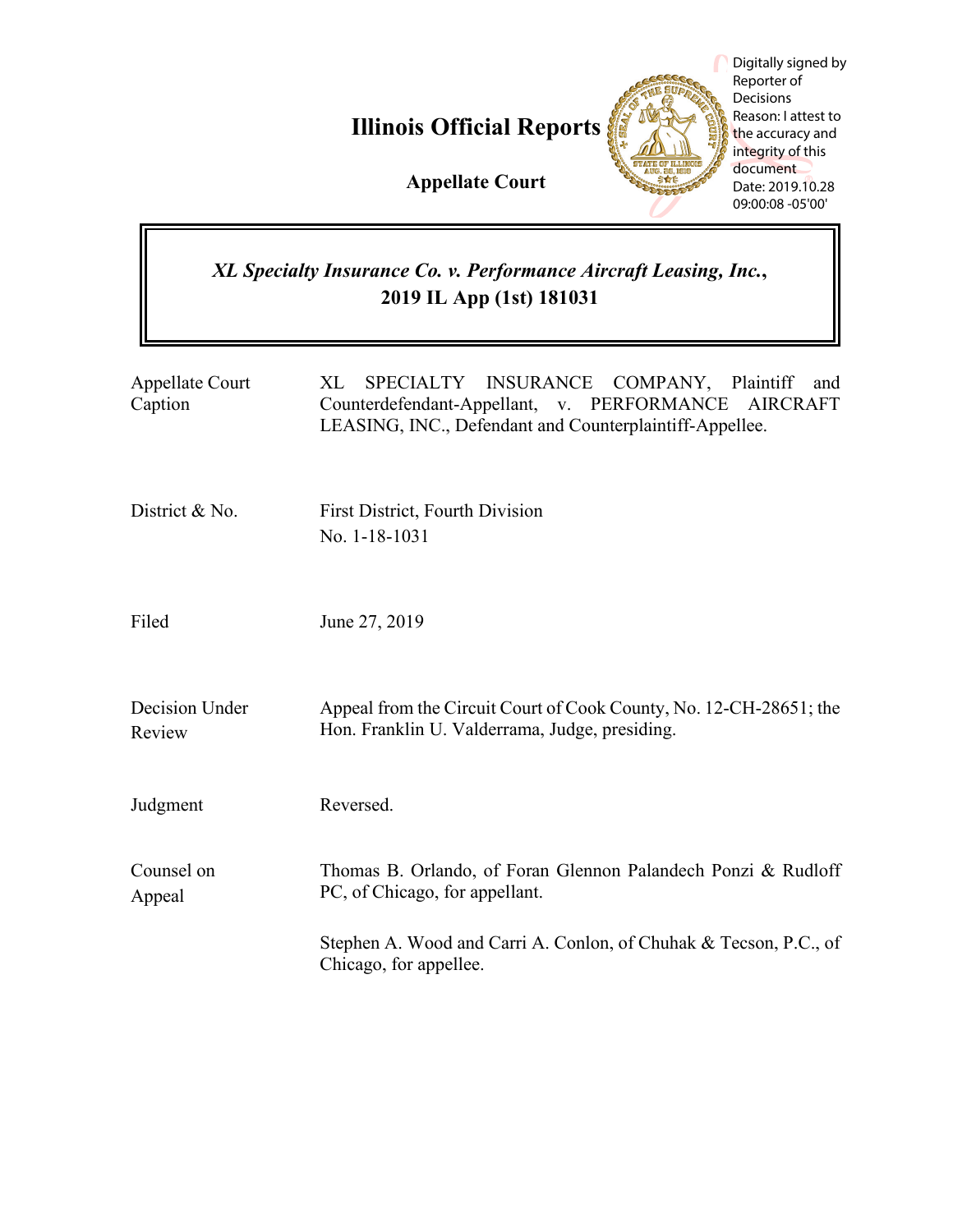Panel JUSTICE GORDON delivered the judgment of the court, with opinion.

> Presiding Justice McBride and Justice Reyes concurred in the judgment and opinion.

#### **OPINION**

¶ 1 The instant appeal arises from an insurance claim filed by defendant, Performance Aircraft Leasing, Inc., for property damage after one of its airplanes crashed. The insurer, plaintiff XL Specialty Insurance Company, denied the claim, claiming that defendant had breached the insurance policy because the copilot of the airplane did not possess sufficient training. Plaintiff also filed suit, seeking a declaratory judgment that it did not owe defendant coverage under the policy. The trial court granted summary judgment in favor of defendant, and plaintiff appeals. For the reasons that follow, we reverse.

#### ¶ 2 BACKGROUND

# ¶ 3 I. Complaint

¶ 4 On July 26, 2012, plaintiff filed a complaint for declaratory judgment, seeking a declaration that defendant was not entitled to coverage under an insurance policy for a physical damage claim arising from a plane crash that occurred on June 7, 2012. The complaint alleged that defendant owned a Learjet 60 airplane that crashed on June 7, 2012, at the Aspen-Pekin<sup>1</sup> County Airport in Aspen, Colorado, while it was being piloted by Paul Nemetz and Todd Chilton; the complaint alleged that Nemetz was acting as the pilot in command or, in the alternative, as the second in command at the time of the crash. According to the complaint, upon the airplane's attempted landing at the airport, the left wingtip of the airplane struck the runway, causing the airplane to leave the runway and stop approximately 150 feet from the runway's centerline. Defendant submitted an insurance claim for the damage to the airplane in the amount of \$5 million, claiming that the airplane was a total loss.

¶ 5 The complaint alleged that plaintiff had issued defendant a specialty insurance policy, effective from February 14, 2012, to February 14, 2013, that provided physical damage coverage for the airplane in the amount of \$5 million. The complaint alleged that the policy contained a condition precedent to coverage providing that, while in flight, the airplane would only be piloted by pilots meeting the requirements contained in an attached endorsement to the policy. The complaint further alleged that Nemetz did not satisfy the requirements contained in the endorsement at the time of the June 7, 2012, flight because he had not completed "company-approved ground and flight training" within the preceding 12 months. Consequently, the complaint alleged that the policy did not provide coverage for any physical damage to the airplane arising out of that incident.<sup>2</sup>

<sup>&</sup>lt;sup>1</sup>While the complaint refers to "Aspen-Pekin County Airport," the actual name of the airport is "Aspen-Pitkin County Airport."

<sup>&</sup>lt;sup>2</sup>The record reflects that, on August 3, 2012, plaintiff paid PNC Equipment Finance, LLC, defendant's lienholder, \$2,509,015.19 to satisfy the lienholder's lien on the airplane, pursuant to an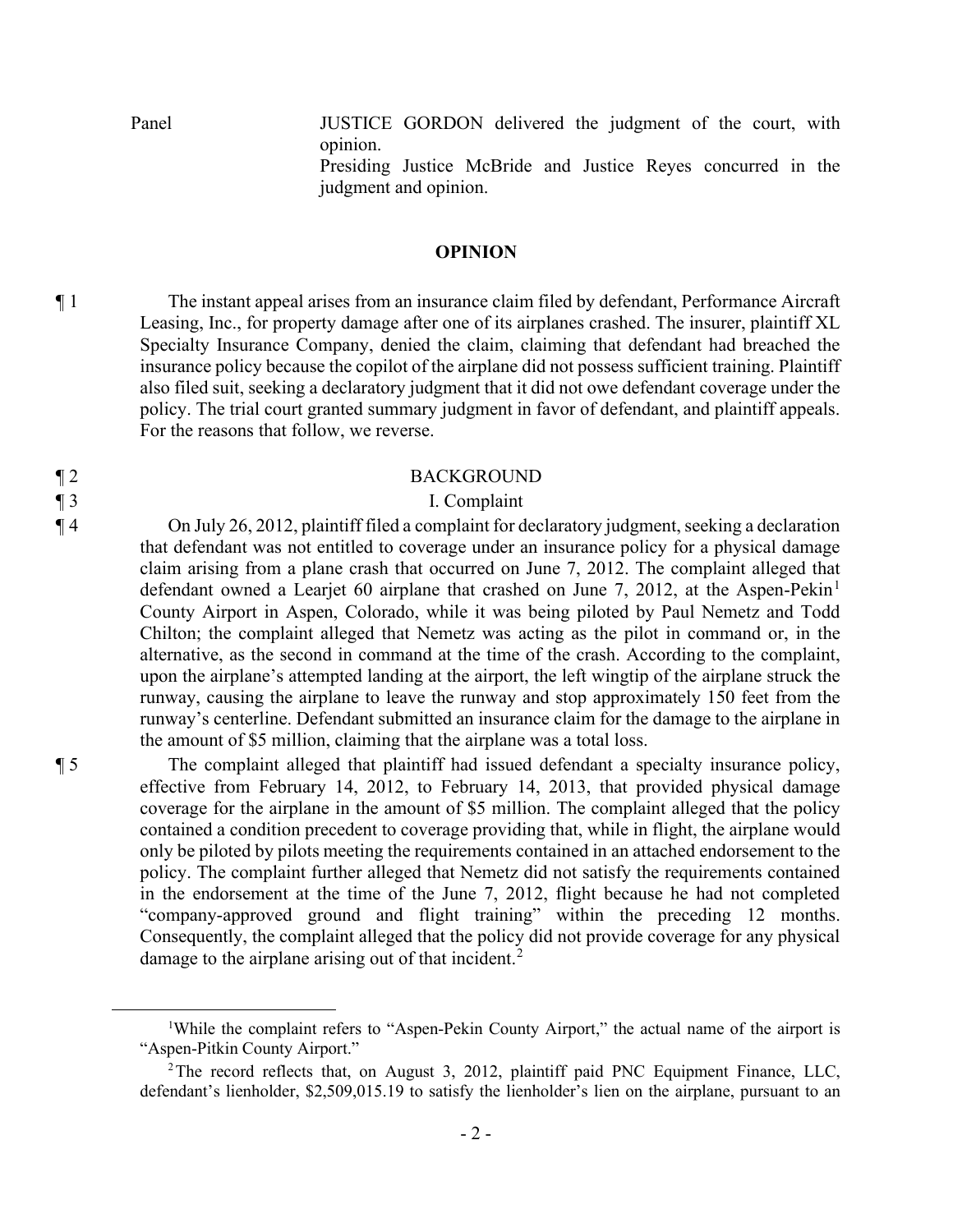¶ 6 Attached to the complaint was a copy of the insurance policy, which provided that "[w]hen in-flight the aircraft will be piloted only by pilots meeting the requirements endorsed in this Policy." The endorsement at issue was entitled the "Pilot Warranty Endorsement" and provides, in relevant part:

> "It is a condition of this insurance that when in-flight, the aircraft will be operated only by the pilot(s) specified below:

> > \* \* \*

Learjet 60:

PIC—Todd Chilton, Dan Greydanus, Ed Wachs or any pilot approved by the Chief Pilot of the Named Insured or their designee, provided they each have successfully completed company approved ground and flight training school for the make and model aircraft within the preceding 12 months of any date he acts as Pilot in Command.

SIC—Robert Policano, Paul Nemetz provided they each have successfully completed company approved ground and flight training for a turbine aircraft within the preceding 12 months of any date he acts as Second in Command. OR Any Pilot approved by the Chief Pilot of the named insured. With the understanding that: all turbine pilots are going to simulator school for the make and model they are operating annually or with respect to a transition pilot minimums of 3,000 hours Total Time with 1,500 hours in Turbine aircraft, and up to 6 months before sending them to school during that time they would be acting as Second in Command." (Emphases omitted.)

¶ 7 Also attached to the complaint was a sworn statement of proof of loss, dated July 23, 2012, which provided that defendant was making a claim for \$5 million based on the total loss of the airplane as a result of the June 7, 2012, incident.

#### ¶ 8 II. Answer and Counterclaim

¶ 9 On September 19, 2012, defendant filed an answer and affirmative defenses, in which defendant admitted the material allegations concerning the occurrence of the June 7, 2012, incident; defendant denied the allegation that Nemetz was acting as pilot in command but admitted that Nemetz was piloting the airplane during the flight, including immediately prior to the incident. Defendant denied the remaining allegations of the complaint.

¶ 10 Defendant also asserted a counterclaim alleging that it was entitled to coverage for the incident and that plaintiff wrongfully denied defendant's insurance claim. Defendant alleged that Nemetz had satisfied the pilot warranty requirement and had most recently completed defendant's approved ground and flight training on March 15, 2012; defendant alleged that defendant's approved ground and flight training "consists of reviewing the training manuals for the Learjet 60 utilized by Flight Safety International, completing Universal school, and receiving flight training/ground training from chief pilot Todd Chilton." Defendant also asserted counts for breach of contract and for bad faith pursuant to section 155 of the Illinois Insurance Code (215 ILCS 5/155 (West 2010)).

¶ 11 Defendant also named as respondents in discovery LL Johns & Associates, Inc. (LL Johns), and Sean Kallsen, both of whom defendant later converted to third-party defendants.

endorsement of the insurance policy that is not at issue on appeal. Plaintiff later amended its complaint on March 12, 2013, to add a breach of contract count and seek reimbursement of this payment.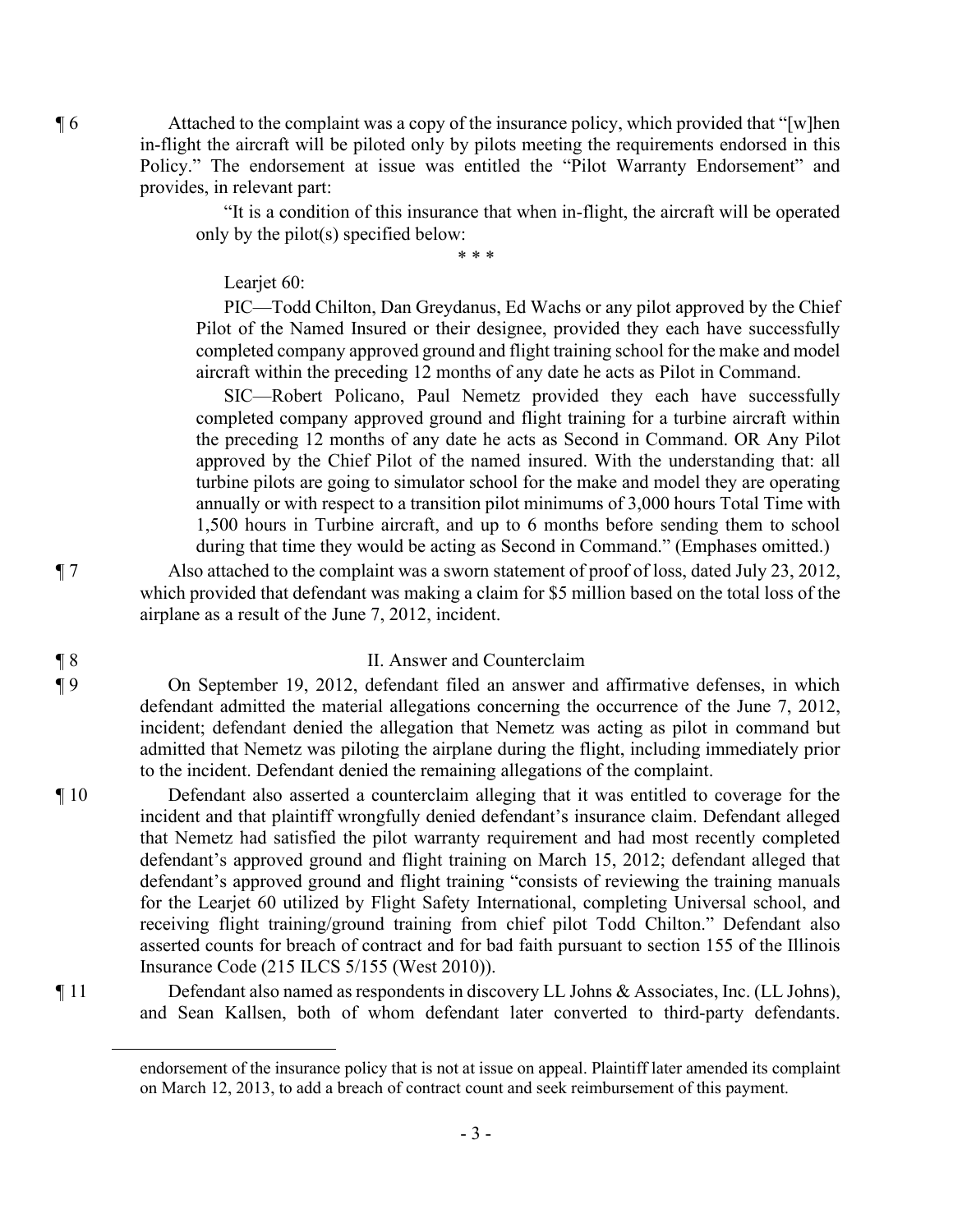Defendant alleged that LL Johns and Kallsen, the vice president of LL Johns, were insurance producers and insurance brokers under Illinois law and that defendant had retained LL Johns to procure aviation insurance for defendant. Defendant alleged that, if the trial court found that defendant was not entitled to coverage under plaintiff's insurance policy, then LL Johns and Kallsen breached their duties to defendant in their actions concerning the policy.

¶ 12 Attached to the counterclaim was a letter sent by plaintiff to defendant, which was dated June 22, 2012, and denied coverage for the property damage to the airplane arising from the incident. According to the letter, Nemetz last completed a plaintiff-approved training program in May 2010, over two years before the date of the incident.

¶ 13 Attached to the third-party complaint was a copy of the 2011-12 insurance policy (the policy for the immediately preceding policy period), as well as an amendment to that policy. In the 2011-12 policy, pilot qualifications were included within the policy itself and provided, with respect to the airplane at issue:

> "Pilot in Command Todd Chilton, Dan Greydanus, and Ed Wachs provided they each have successfully completed company approved ground and flight training school for the make and model aircraft within the preceding 12 months of any date he acts as pilot in command.

> Second in Command—Robert Policano, Paul Nemetz and any pilot must successfully complete Lear 60 simulator school by May 1, 2011 or he will be removed as the pilot. He must also be accompanied by Todd Chilton as Pilot in Command.

> Any Pilot approved by the Chief Pilot of the Named Insured. With the understanding that: a) all turbine pilots are going to simulator school for the Make and Model they are operating annually; b) with respect to a transition pilot minimums of 3,000 total with 1,500 Turbine, and up to 6 months before sending them to school, during that time they would be acting as Second in Command."

¶ 14 The pilot warranty endorsement to the 2011-12 policy provided the following amendment as to the second in command:

> "Robert Policano or Paul Nemetz provided they each have successfully completed company approved ground and flight training school: for a turbine aircraft within the preceding 12 months of any date he acts as Second in Command." (Emphases omitted.)

# ¶ 16 A. Motions

¶ 17 On June 29, 2015, plaintiff filed a motion for summary judgment, claiming that there was no genuine issue of material fact that the insurance policy's pilot warranty endorsement was a condition precedent to coverage that required certain plaintiff-approved training and that no such training was approved by plaintiff. Plaintiff further argued that it was entitled to reimbursement for its satisfaction of the lien on the airplane and that it had not acted in bad faith, as alleged in defendant's counterclaim.

¶ 18 On June 30, 2015, defendant filed a cross-motion for summary judgment, claiming that the undisputed material facts established that defendant complied with the policy, that defendant was entitled to coverage for its claim, and that plaintiff's denial of the claim was unreasonable and vexatious. Accordingly, defendant claimed that it was entitled to summary judgment on both plaintiff's complaint and on its counterclaims.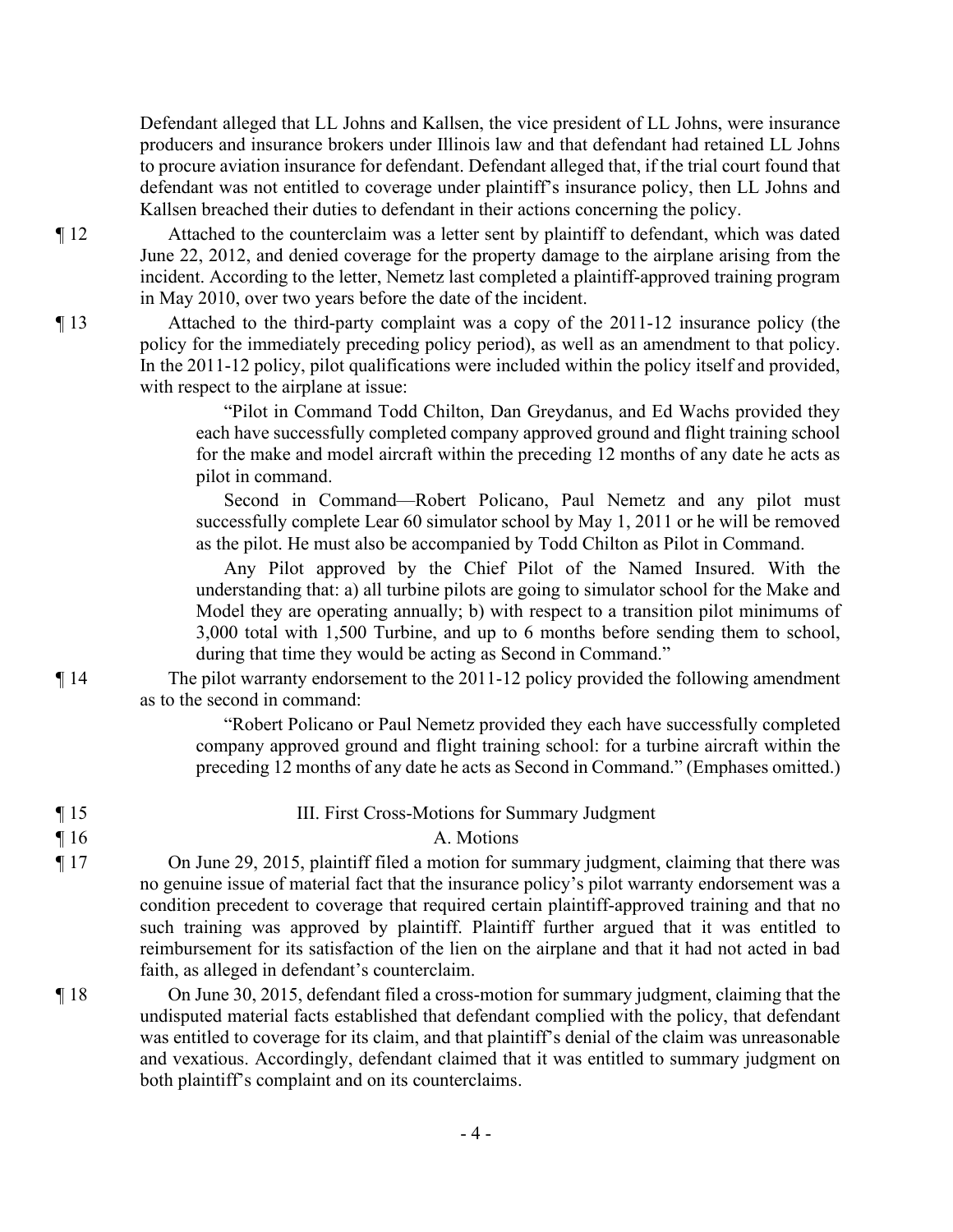¶ 19 In its motion, defendant claimed that if the court found that Nemetz had not satisfied the pilot warranty provision of the policy because he had not completed approved training, summary judgment was nonetheless warranted because Nemetz satisfied the second clause of the warranty because he had been approved as a pilot by defendant's chief pilot, Chilton. Defendant claimed that the pilot warranty provision used the word "or" in discussing the requirements for piloting the airplane as second-in-command and argued that, even if Nemetz did not satisfy the first part of the provision, he satisfied the second.

#### ¶ 20 B. Exhibits

¶ 21 Both parties primarily relied on the same exhibits in support of their respective motions for summary judgment, including a number of deposition transcripts. As the trial court did not rely on any of the expert testimony provided by the parties and the parties do not ask us to do so on appeal, we discuss only the testimony of the parties' employees and agents and discuss only the portions of the testimony relevant to the issues on appeal.

¶ 22 In his discovery deposition, Brian Ackland testified that he was a central regional manager employed with plaintiff, was responsible for underwriter management, and underwrote the insurance policy at issue. While defendant was insured by plaintiff, Ackland directed his communications concerning that insurance to Kallsen at LL Johns or his assistant; Ackland testified that he would "[v]ery rarely" communicate directly with an insured as opposed to communicating through an insurance broker. Ackland testified that he met face-to-face with defendant's employees once, in January 2012, when he participated in a meeting concerning renewal of the policy with Kallsen from LL Johns, as well as Roger Soeldner, Todd Chilton, and Eddie Wachs from defendant. Ackland recalled that, at this meeting, they discussed the pilots named in the policy, including Nemetz, and their training; Ackland testified that "there was a clear discussion about all the pilots, including those named pilots having completed formal school, formal training in the last 12 months." Ackland testified that the language contained in the pilot warranty endorsement was provided by LL Johns and that the term "school" was removed between the 2011-12 policy and the 2012-13 policy.

¶ 23 In his discovery deposition,<sup>3</sup> Sean Kallsen testified that he was vice president at LL Johns and was the insurance agent responsible for defendant's policy; Kallsen testified that all of LL Johns's business involved aviation insurance. Kallsen testified that LL Johns would provide an insurance proposal based on the insured's requests, as well as confirmation of coverage, but would not have responsibility for ensuring that defendant's pilots satisfied the training requirements set forth in the policy. Kallsen testified that LL Johns had contractual relationships with aviation insurance companies and owed them fiduciary duties under those contracts; with respect to defendant, Kallsen testified that LL Johns served as the "conduit for them to the insurance marketplace for their aircraft exposure."

¶ 24 In his discovery deposition, Thomas Vargo testified that he was a claims representative for plaintiff, handling only aviation claims. He became involved with the instant claim only after the June 7, 2012, incident and had no part in drafting the insurance policy. Vargo testified that his responsibility was to conduct a factual investigation and discover information about a claim and that he did not make the determination as to whether coverage existed; after the

- 5 -

<sup>&</sup>lt;sup>3</sup>Kallsen's deposition was taken while LL Johns was a respondent in discovery and prior to defendant filing a third-party complaint against LL Johns.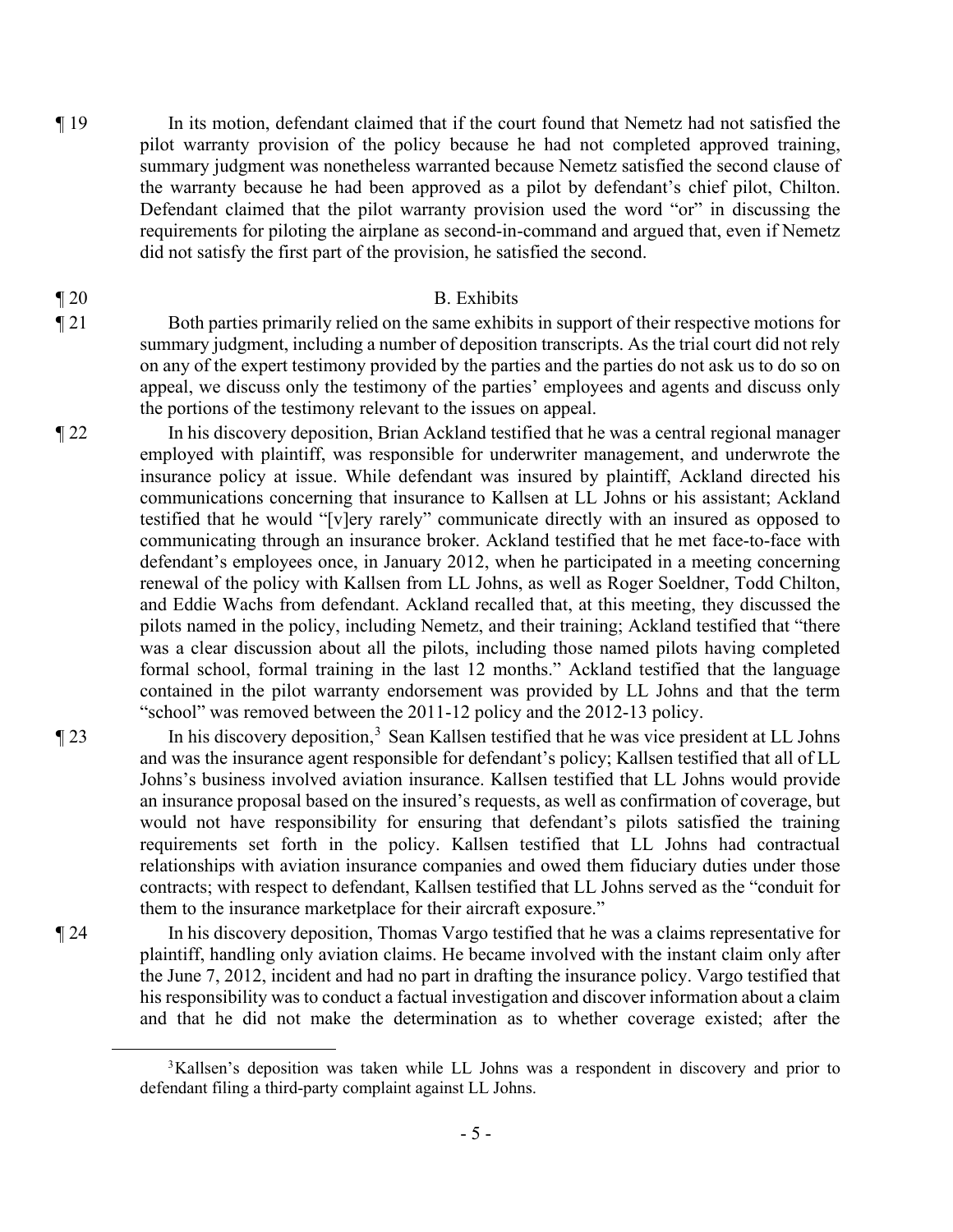investigation, the facts would be relayed to counsel, who would make a determination as to coverage. Vargo testified that, upon his initial review of the facts, "it was apparent that there was going to be a coverage concern as to whether Mr. Nemetz met the pilot warranty." He notified his supervisor of the possible coverage question and received authorization to retain outside counsel and forward the information to them.

- ¶ 25 In his discovery deposition, Timothy Geil testified that he was regional claims manager for Charles Taylor Adjusting (Charles Taylor), a firm that was retained by plaintiff in connection with the airplane incident. Charles Taylor's responsibility was to investigate and gather facts concerning the incident, as well as handling the claim on-site, including coordinating the cleanup of the site. Geil testified that Charles Taylor did not determine coverage under the policy.
- ¶ 26 With respect to training, Geil testified that he requested Nemetz's pilot documentation and recurrent training certificates. Geil testified that he first heard of the policy's training provisions from Vargo and followed up by looking at the policy. Geil testified that usually, when he discussed training with Vargo, "it is typically just to advise me that the recurrent training requirement is a one-year rather than a two-year requirement." Geil explained that, by "recurrent training," he was referring to "[g]round and pilot refresher training." Geil testified that there were usually a handful of providers that were authorized to provide that kind of service but that the training could be provided in-house if approved by the insurance company. Geil was unaware if plaintiff's policy provided a list of approved providers or an approved agenda for training.
- ¶ 27 In his discovery deposition, Todd Chilton testified that he was chief pilot for the companies owned by Edward Wachs, which included defendant; in addition to flying airplanes, his responsibilities included managing the aircraft, scheduling and tracking maintenance, and training. Chilton testified that he was certified through the Federal Aviation Administration (FAA) as an airline transport pilot (ATP); he was not a certified flight instructor. However, Chilton testified that he provided Nemetz with both ground and flight training.
- ¶ 28 Chilton testified that he began training Nemetz in 2009. He was able to recall one flight in 2009 that was taken for the sole purpose of training but testified that "[e]very flight in an airplane is a training flight." Chilton also recalled three occasions between 2009 and 2012 in which he provided Nemetz with ground training outside the parameters of an operational flight; he testified that these occasions lasted a few hours and occurred early in Nemetz's training, closer to 2009. During the training, they reviewed "[p]rimarily the flight safety international manual for the aircraft" and also reviewed the airplane's flight manual. Chilton testified that he did not keep a record of any training he provided Nemetz in a logbook or in any other form, nor was he asked to endorse any such logbook maintained by Nemetz.
- ¶ 29 Chilton testified that he was present at a meeting in January 2012 concerning renewal of the insurance policy and that one of the requests made on defendant's behalf was the removal of the requirement that the second-in-command pilot attend "a formal school," which was incorporated into the renewed policy.
- ¶ 30 In his discovery deposition, Paul Nemetz testified that, at the time of the incident, he was certified as an ATP and had been a pilot since 1967, when he was in the military. From 2010 through the time of the incident, he worked as an independent contract pilot, including piloting airplanes as second-in-command for defendant. Nemetz testified that his last flight review was conducted in May 2010 and that the FAA did not require him to complete any additional flight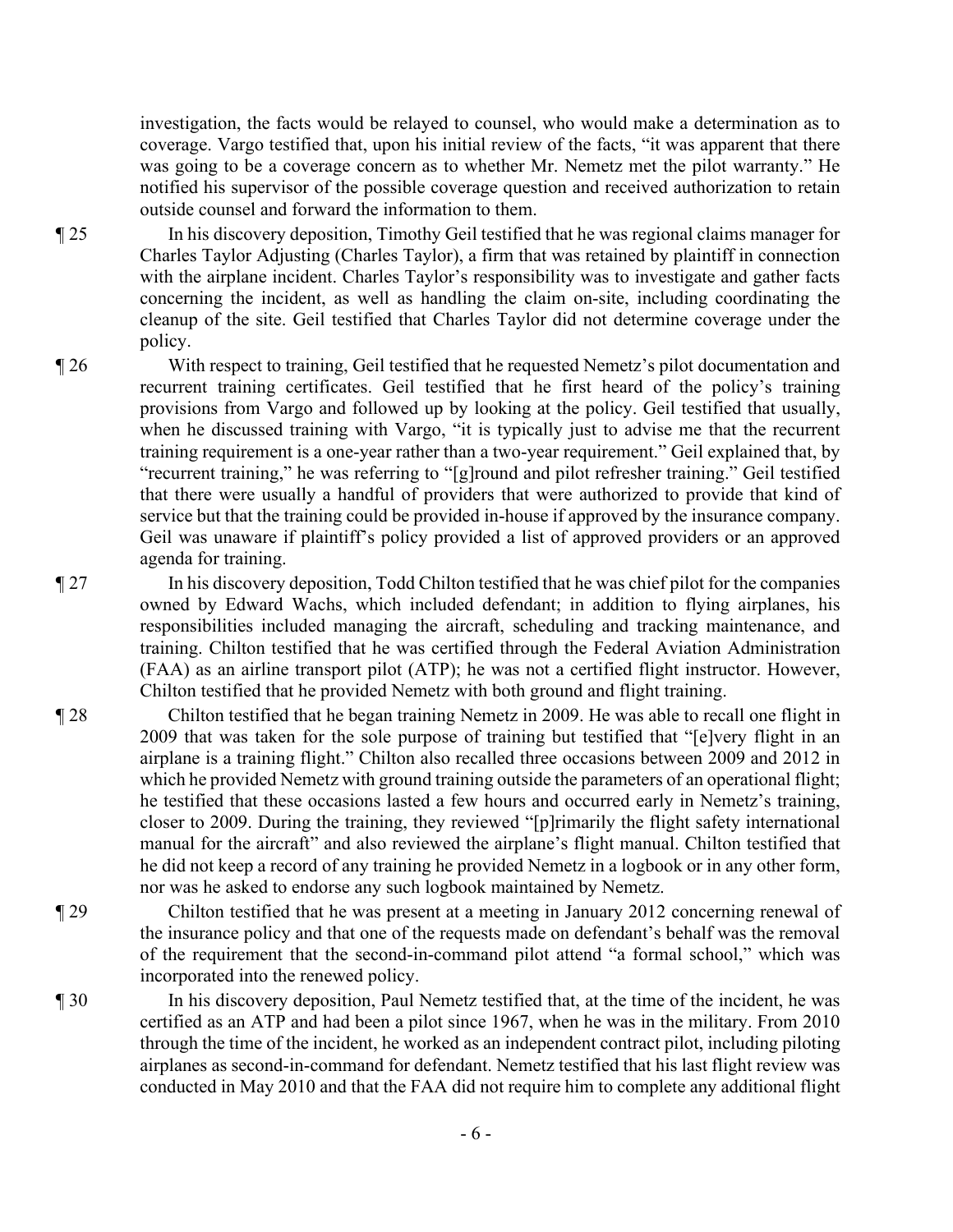reviews, as he was flying as second-in-command as opposed to a pilot-in-command; the review included both ground and flight training using a simulator. When asked whether he had completed any flight reviews after May 2010, Nemetz testified that "[i]n my mind the instruction that I was receiving [and] observation in flying and working with Mr. Chilton, I considered that review."

¶ 31 Nemetz testified that, prior to his employment with defendant, Chilton informed Nemetz that he would be providing Nemetz with ground training and flight training on behalf of defendant; Chilton told Nemetz "how he was generally going to review systems with me, monitor my performance, how we would go about studying together, reviewing material. And as we went along, he would just keep me posted on what he was looking for in terms of my performance and being able to progress to the time where he felt comfortable with me being in the left seat." Nemetz did not recall any conversations about anyone sending him to flight school; he testified that his previous employers had required him to attend school annually.

¶ 32 Nemetz testified that Chilton expected Nemetz to study flight training materials at home, with Chilton periodically quizzing Nemetz about the materials; Chilton "expected me, you know, at my own speed to be reviewing these systems and getting familiar because he was going to be asking questions of me in more detail. \*\*\* This was self-paced." Nemetz was unaware of the method by which Chilton evaluated him and did not know whether Chilton created any documentation indicating that he had successfully passed an evaluation.

¶ 33 Nemetz testified that, in March 2012, he attended a two-day training in Tucson on the flight management system that was installed on the Learjet 60 airplane; he testified that the flight management system was not unique to the Learjet 60 but the training would apply to any airplane that used that type of system.

¶ 34 In his discovery deposition, Edward Wachs testified that he was the sole owner of defendant. Wachs testified that Chilton was responsible for all training for defendant and that Wachs had reviewed "all the training regimen" with Chilton. Wachs testified that he was present at the January 2012 meeting discussing the renewal of the policy and recalled discussing qualifications of its pilots. Wachs testified that defendant requested the removal of the word "school" from the policy with respect to the second-in-command "so that we would be able to provide training to qualified pilots in our company." Wachs could not recall if anyone discussed that Chilton would be providing the training on behalf of defendant. Wachs testified that training at a flight safety school was expensive and that he would rather not incur the expense unless the pilot was full-time or was expected to be moved to a captain position. Wachs further testified that the more relevant training was the training performed by defendant, which was specific to defendant's flight programs.

¶ 35 In an affidavit, Chilton averred that, as defendant's chief pilot, he provided in-house training to Nemetz. Chilton averred:

> "[Defendant] provided on-going training for Paul Nemetz as each flight provided a training environment and experience. However, for purposes of the June 7, 2012 flight, Paul Nemetz's ground and flight training was completed as of March 15, 2012. [Defendant's] approved ground and flight training for Nemetz consisted of reviewing the training manuals for the LearJet 60 utilized by Flight Safety International, completing Universal school, and receiving flight training and ground training from me."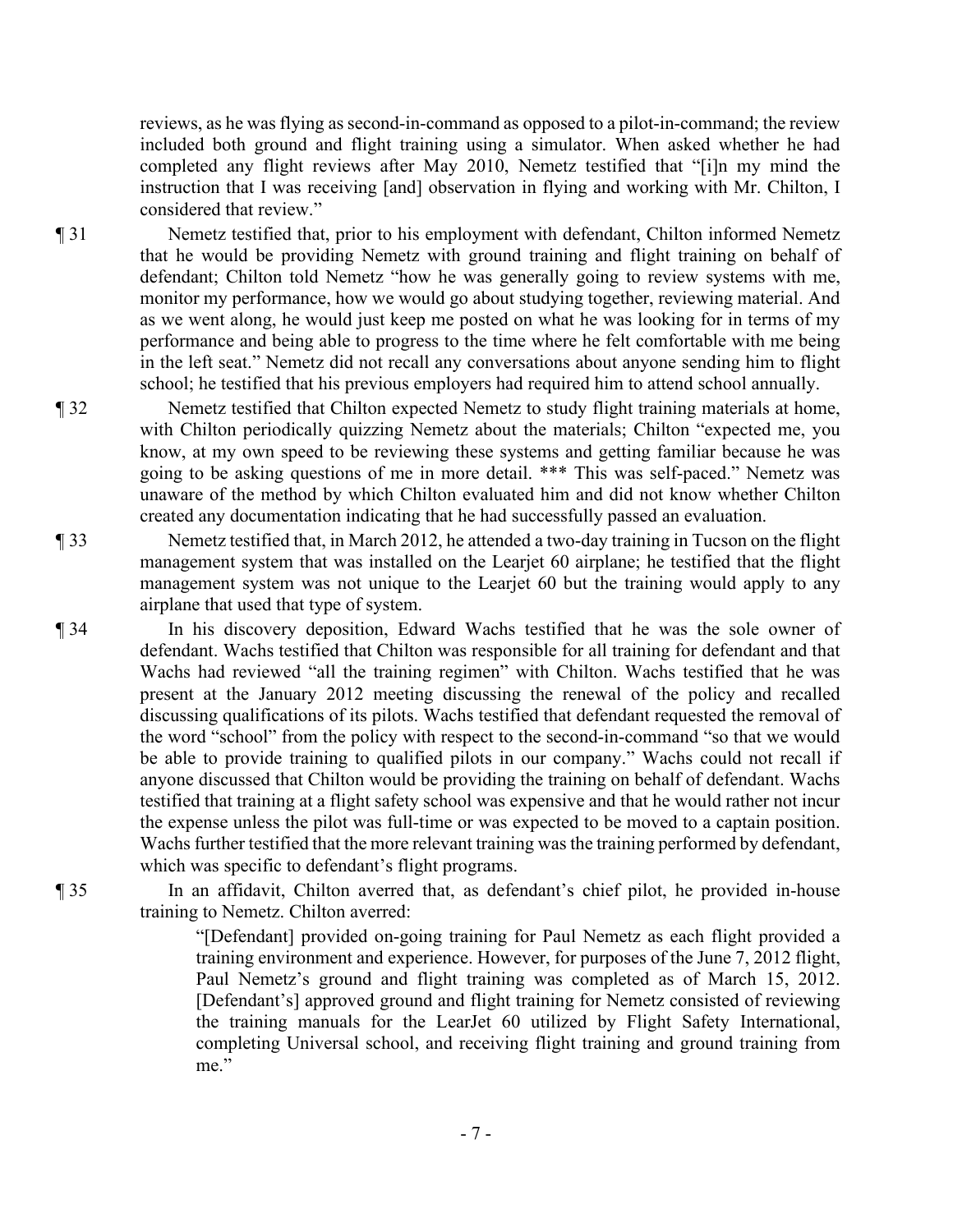### ¶ 36 C. Responses

- ¶ 37 In response to plaintiff's motion for summary judgment, defendant claimed that the policy could not be permitted to require plaintiff to approve Nemetz's training because the policy was silent as to any specific training requirement. Defendant further claimed that plaintiff never approved any training that Nemetz could have completed, rendering the warranty illusory. Defendant also again raised the argument that Nemetz met the terms of the pilot warranty under the alternative avenue of being approved by Chilton, defendant's chief pilot. Defendant argued that Nemetz did not need to satisfy the "simulator school" portion of that avenue because the language of that portion of the provision had no recognized meaning in the aviation insurance industry.
- ¶ 38 In response to defendant's cross-motion for summary judgment, plaintiff argued that Nemetz did not satisfy the second "avenue" for coverage because there was no dispute that Nemetz did not attend school. Plaintiff further argued that the pilot warranty was a condition precedent to coverage, not an exclusion, meaning that defendant bore the burden of establishing that the condition had been satisfied.

# ¶ 39 D. Trial Court Ruling

¶ 40 On January 21, 2016, the trial court issued a memorandum opinion and order, in which it granted plaintiff's motion for summary judgment in part and denied defendant's cross-motion for summary judgment. As an initial matter, the trial court found that the pilot warranty was a condition precedent to coverage, meaning that plaintiff was not required to establish a causal connection between the cause of the loss and the condition precedent. The court next found that, although "[t]he Pilot Warranty is not a paradigm of clarity," it was unambiguous that "company approved ground and flight training" referred to plaintiff-approved training, not defendant-approved training. However, the court found that plaintiff had failed to establish that Nemetz did not complete plaintiff-approved ground and flight training; the court found that Ackland's testimony, on which plaintiff relied, did not support that point. Instead, the court found that Ackland merely testified that he had not waived compliance with training and testified that he could not recall whether he approved the training of Wachs or Chilton; he never testified that Nemetz did not complete plaintiff-approved training.

¶ 41 The trial court next considered defendant's argument that Nemetz could alternatively have been qualified under the policy under the second prong of the pilot warranty. The court found that such an avenue was permissible because the qualifications for operation of the airplane as second-in-command were set forth in the disjunctive. The court first found that Nemetz had been approved by Chilton, defendant's chief pilot. However, the court found that "this alone does not entitle [defendant] to judgment," because the provision provided that the chief pilot's approval was made with the understanding that pilots were attending simulator school. The court found that defendant had failed to offer any evidence showing compliance with this final clause. The court rejected defendant's argument that the clause was a " 'mere understanding,' " not a requirement, agreeing with plaintiff that such an interpretation would render the clause meaningless. Accordingly, the trial court denied both parties' motions for summary judgment on the declaratory judgment counts because it found that both parties had failed to satisfy their respective burdens to show that there were no genuine issues of material fact and that they were entitled to judgment as a matter of law.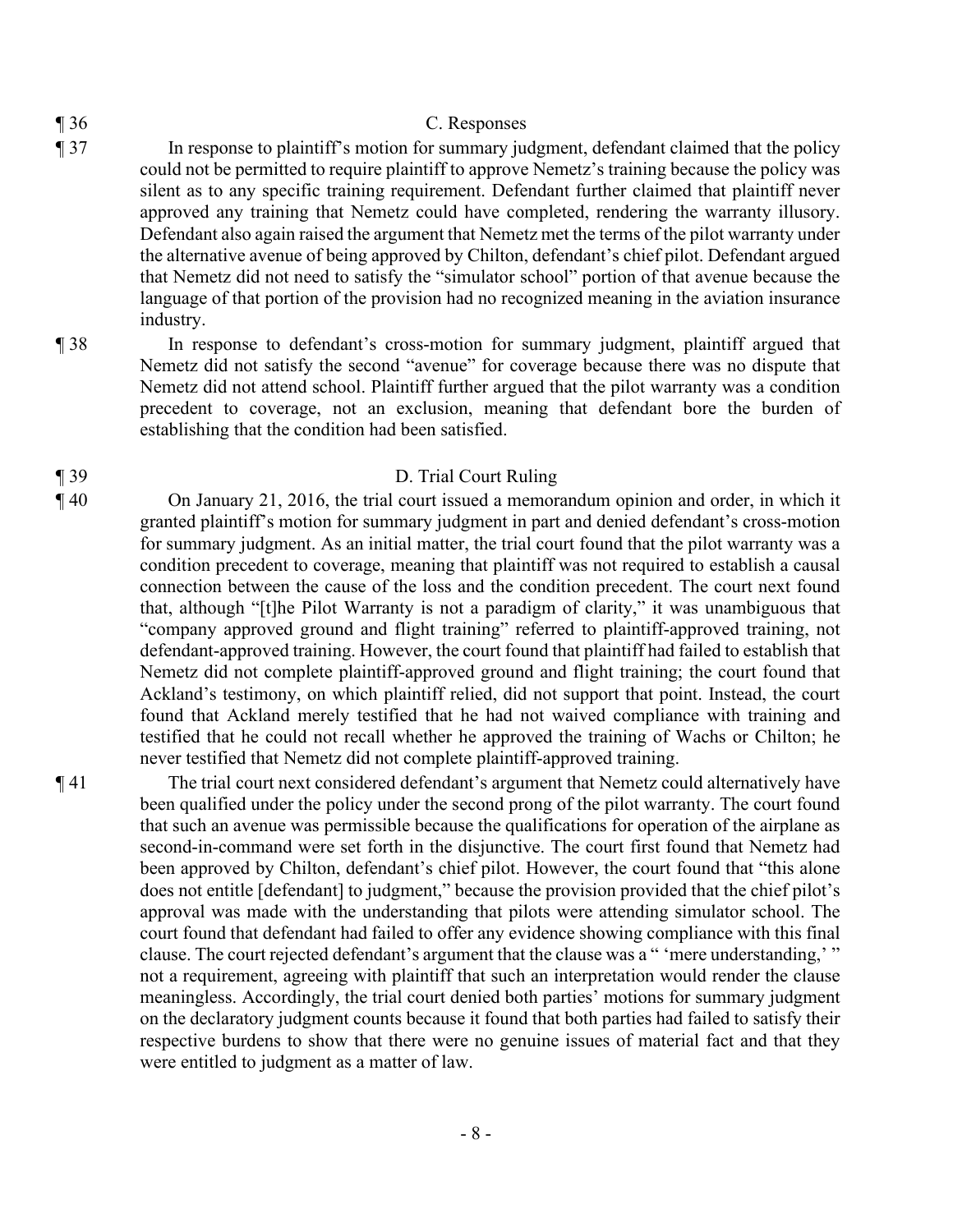- ¶ 42 Similarly, the trial court denied each party's motion for summary judgment based on breach of contract, finding that their claims were predicated on prevailing on their coverage positions. However, the trial court did find that plaintiff was entitled to summary judgment on defendant's counterclaim alleging bad faith under section 155 of the Insurance Code.
- ¶ 43 E. Motion to Reconsider
- ¶ 44 On March 28, 2016, defendant filed a motion to reconsider the grant of summary judgment as to the bad-faith count of its counterclaim, as well as seeking clarification of the trial court's order as to whether the court's discussion of the facts and law constituted the law of the case for purposes of trial.
- ¶ 45 On September 1, 2016, the trial court denied defendant's motion to reconsider. The court made clear that, in its ruling on summary judgment, it had made the following findings: (1) that the pilot warranty provision was a condition precedent to coverage; (2) that "company approved ground and flight training" meant *plaintiff*-approved ground and flight training; (3) that the second clause of the pilot warranty provision allowed any pilot, including Nemetz, to operate the airplane as second-in-command if he was approved by defendant's chief pilot and complied with simulator school requirements; and (4) that defendant's chief pilot had approved Nemetz to operate the airplane as second-in-command. The court further made clear that, in denying summary judgment, it had found that neither party had submitted any evidence as to whether Nemetz completed plaintiff-approved ground and flight training and that defendant had failed to submit any evidence that Nemetz complied with the simulator school requirements.

### ¶ 46 IV. Second Motions for Summary Judgment

¶ 47 On October 21, 2016, plaintiff filed a second motion for summary judgment, claiming that the trial court's prior orders left open only two issues—whether Nemetz had completed plaintiff-approved ground and flight training and whether Nemetz had attended simulator school—and that plaintiff had satisfied its burden of proof on each issue such that summary judgment in its favor was warranted. With respect to the first issue, plaintiff claimed that defendant had not submitted any ground and flight training for Nemetz for plaintiff's approval between January 2012 and June 7, 2012, meaning that plaintiff had not approved any such training and Nemetz therefore did not complete plaintiff-approved ground and flight training as required by the policy. With respect to the second issue, plaintiff claimed that, if defendant had any evidence that Nemetz had attended simulator school, "such information surely would have been produced by now" and, consequently, defendant could not meet its burden to establish that Nemetz had attended simulator school as required by the policy.

¶ 48 Attached to the motion for summary judgment were exhibits that had been presented in the earlier briefing, as well as several additional exhibits. One such exhibit was the affidavit of Ackland, plaintiff's underwriter with respect to defendant's policy, who averred that (1) between January 2012 and June 7, 2012, defendant did not submit any ground and flight training for Nemetz to plaintiff, (2) defendant did not request approval for any such training, (3) plaintiff did not approve any such training, and (4) neither defendant nor Nemetz submitted any information or documentation pertaining to Nemetz's attendance at simulator school. Ackland further averred that plaintiff did not waive either the approval or school requirements for Nemetz.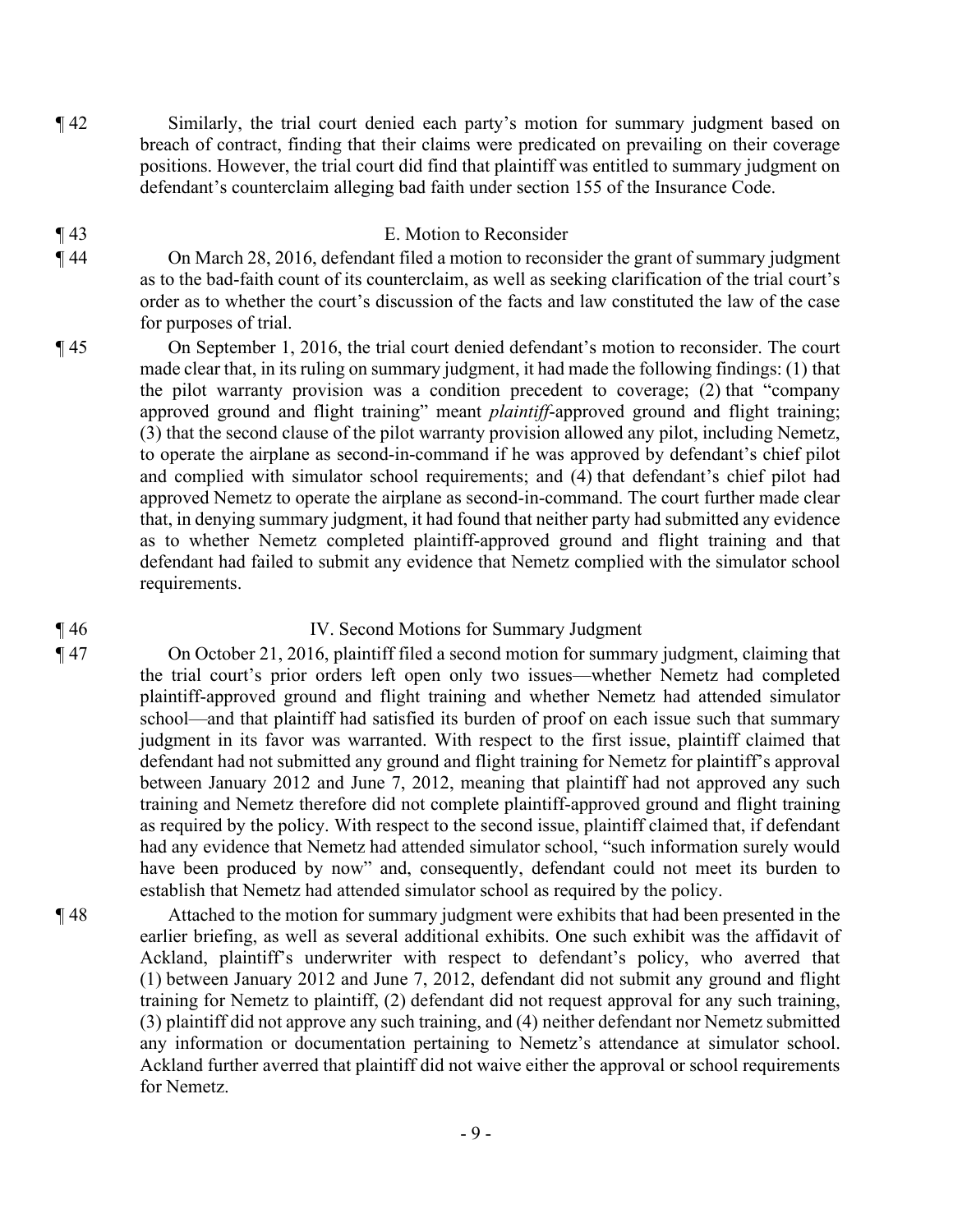¶ 49 On March 13, 2017, defendant filed a response to plaintiff's motion for summary judgment and a second cross-motion for summary judgment. Defendant claimed that, since the policy did not set forth the requirements for approval of defendant's pilots, the policy gave plaintiff the unilateral ability to decide pilot qualifications anytime during the policy period. Defendant argued that this gave plaintiff the power to determine whether coverage would exist, either by failing to give approval or by withdrawing approval, which rendered the pilot warranty provision illusory. Additionally, with respect to the second part of the provision, defendant claimed that the policy required pilots to attend simulator school annually—not prior to the date of the accident. Thus, defendant claimed that Nemetz had satisfied the second part of the pilot warranty clause.

¶ 50 On July 25, 2017, the trial court granted defendant's motion for summary judgment and denied plaintiff's motion for summary judgment. The court first considered defendant's arguments concerning the second part of the pilot warranty and agreed with defendant's position that there was no requirement that Nemetz complete simulator school prior to the time a claim is made. The court found:

> "Under the plain language of the policy under the pilot warranty's [']any pilot['] clause, it allows for an insured to complete the required simulator school training even after an accident has occurred and a claim has been filed so long as the requirement was fulfilled before the end of the policy period.

> As the court previously noted, the parties to an insurance contract may incorporate in that contract any provisions not in violation of the law as they so choose. Courts are not warranted under the cloak of construction of a contract in making a new contract for the parties.

> Respectfully, the court finds that that is essentially what [plaintiff] is asking this court to do by interpreting the contract at issue to require this temporal requirement. [Plaintiff] asserts that even if the foregoing interpretation is correct, Nemetz did not attend simulator school and thus failed to fulfill the requirement condition precedent to coverage.

> While the court understands this argument, the court finds this argument unpersuasive. The policy's effective period was from February 14, 2012 to February 14, 2013. The accident occurred on or about June 7th of 2012. And [plaintiff] denied [defendant's] claim on or about June 22nd of 2012.

> [Plaintiff] having denied [defendant's] claim within this timeframe, from this court's perspective, [defendant] did not have the opportunity to fulfill the simulator school requirement prior to the termination or the conclusion of the policy period; nevertheless, \*\*\* the [']any pilot['] clause does not provide that the requirement of attendance to simulator school needed to occur prior to an accident.

> The court finds that [defendant] satisfied the second portion of the pilot warranty and it's undisputed that Nemetz had been approved by the chief pilot. And there was no requirement that he attend simulator school before June 7th of 2012. Therefore, the court finds that [defendant] has satisfied its burden to show that there are no genuine issues of material fact, and that it and not [plaintiff] is entitled to judgment as a matter of law."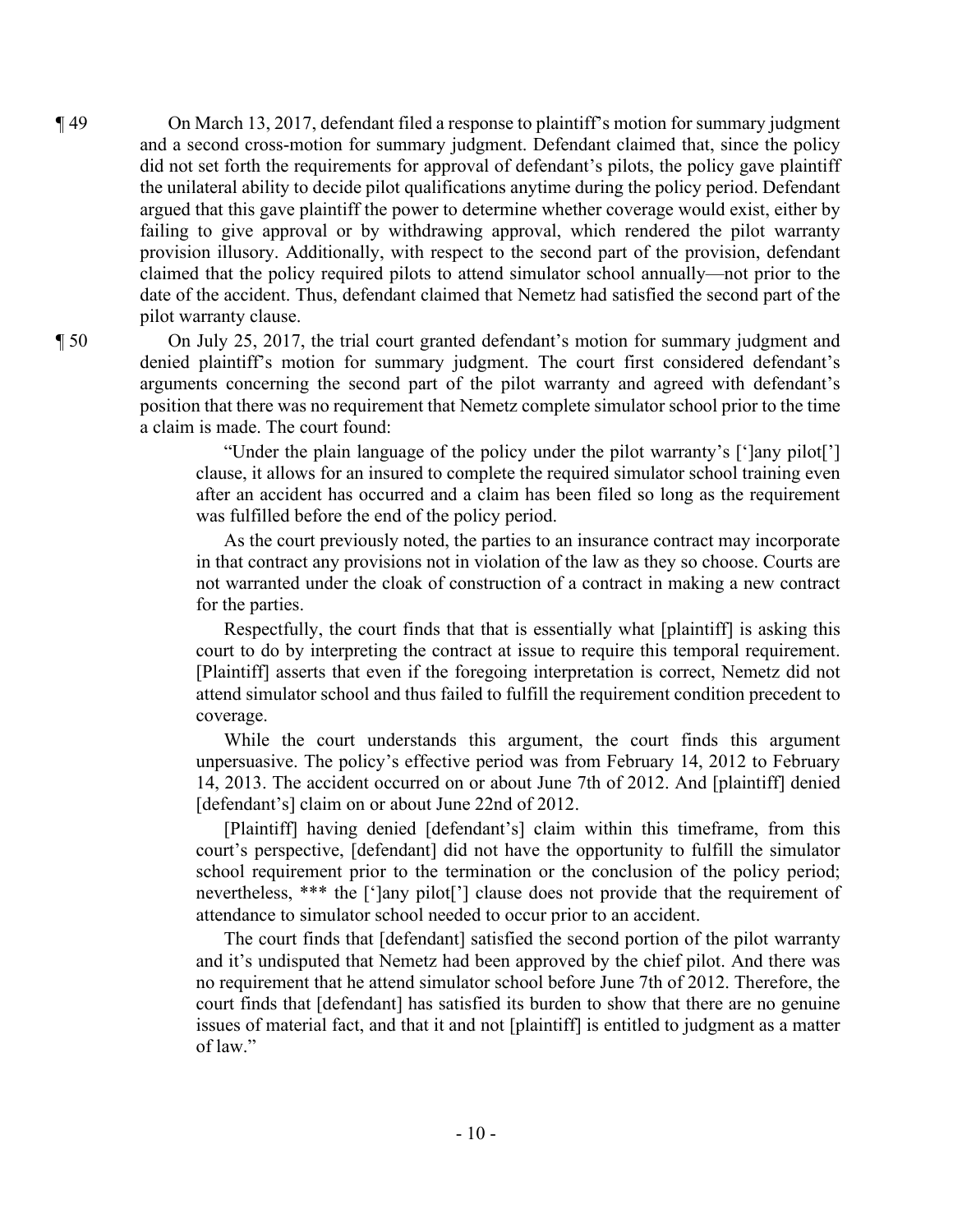¶ 51 On August 22, 2017, plaintiff filed a motion to reconsider, arguing that, in granting summary judgment, the trial court (1) failed to give effect to the pilot warranty as a condition precedent, (2) failed to properly interpret the term "annually" properly, and (3) violated public policy because it defeated the training requirements and endangered public welfare.

¶ 52 On November 20, 2017, defendant filed a motion for final judgment, requesting that the trial court enter a final order of judgment that included a judgment for damages. In its motion, defendant noted that, in plaintiff's pending motion to reconsider, it requested the inclusion of Rule 304(a) language for purposes of appealing the grant of summary judgment (Ill. S. Ct. R. 304(a) (eff. Mar. 8, 2016)) and stated that "[defendant] submits to the Court that the appropriate approach would be for the Court to enter final judgment in its favor such that all issues are resolved between [plaintiff] and [defendant] and, then, if [plaintiff] so wishes, it can file an appeal."

¶ 53 On January 12, 2018, the trial court entered an order denying plaintiff's motion to reconsider. The court clarified its prior order concerning whether the pilot warranty was a condition precedent:

> "The Second Clause contains two elements: the first is that any pilot be approved by the named insured's chief pilot, and the second is that all turbine pilots 'are going to simulator school…*.*annually'. It is only the first element of the Second Clause that is a condition precedent. The second element, which commences a new sentence, is not a condition precedent that must be satisfied prior to the inception of insurance coverage."

The trial court also noted that plaintiff raised several arguments for the first time in the motion to reconsider, including its public policy argument and an argument that "annually" should be interpreted to mean " 'within the preceding twelve months,' " but addressed those arguments notwithstanding plaintiff's forfeiture of them and found them unpersuasive.

¶ 54 On April 23, 2018, the trial court granted defendant's motion for final judgment, entering judgment (1) in the amount of \$2,490,984.81 for physical damage to the airplane, (2) for property damage and supplemental payment claim damages, (3) for an award of prejudgment interest, and (4) for costs. The total judgment entered by the trial court was \$3,218,145.94 in favor of defendant and against plaintiff. The court further found that the order was final and appealable pursuant to Rule 304(a) and stayed further proceedings pending appeal.

¶ 55 On May 21, 2018, plaintiff filed a notice of appeal, which provided that plaintiff was appealing "from the judgment of the Circuit Court of Cook County entered on April 23, 2018, and the orders leading to the entry of that judgment." The notice of appeal further provided:

> "In the Appellate Court of Illinois, [plaintiff] shall pray that the aforesaid judgment be reversed and the orders leading to the entry of that judgment vacated, and that judgment be entered in the Appellate Court of Illinois for [plaintiff]. In the alternative, [plaintiff] shall pray that the aforesaid judgment be reversed and the orders leading to the entry of that judgment vacated, and that the cause be remanded to the Circuit Court for the entry of judgment for [plaintiff]. In the further alternative, [plaintiff] shall pray that the aforesaid judgment be reversed and the orders leading to the entry of that judgment vacated, and that the cause be remanded to the Circuit Court for further proceedings. In the further alternative, [plaintiff] shall pray that the aforesaid judgment be reversed and the orders leading to the entry of that judgment vacated, and that it be granted such other and further relief as the Court deems fit and proper under the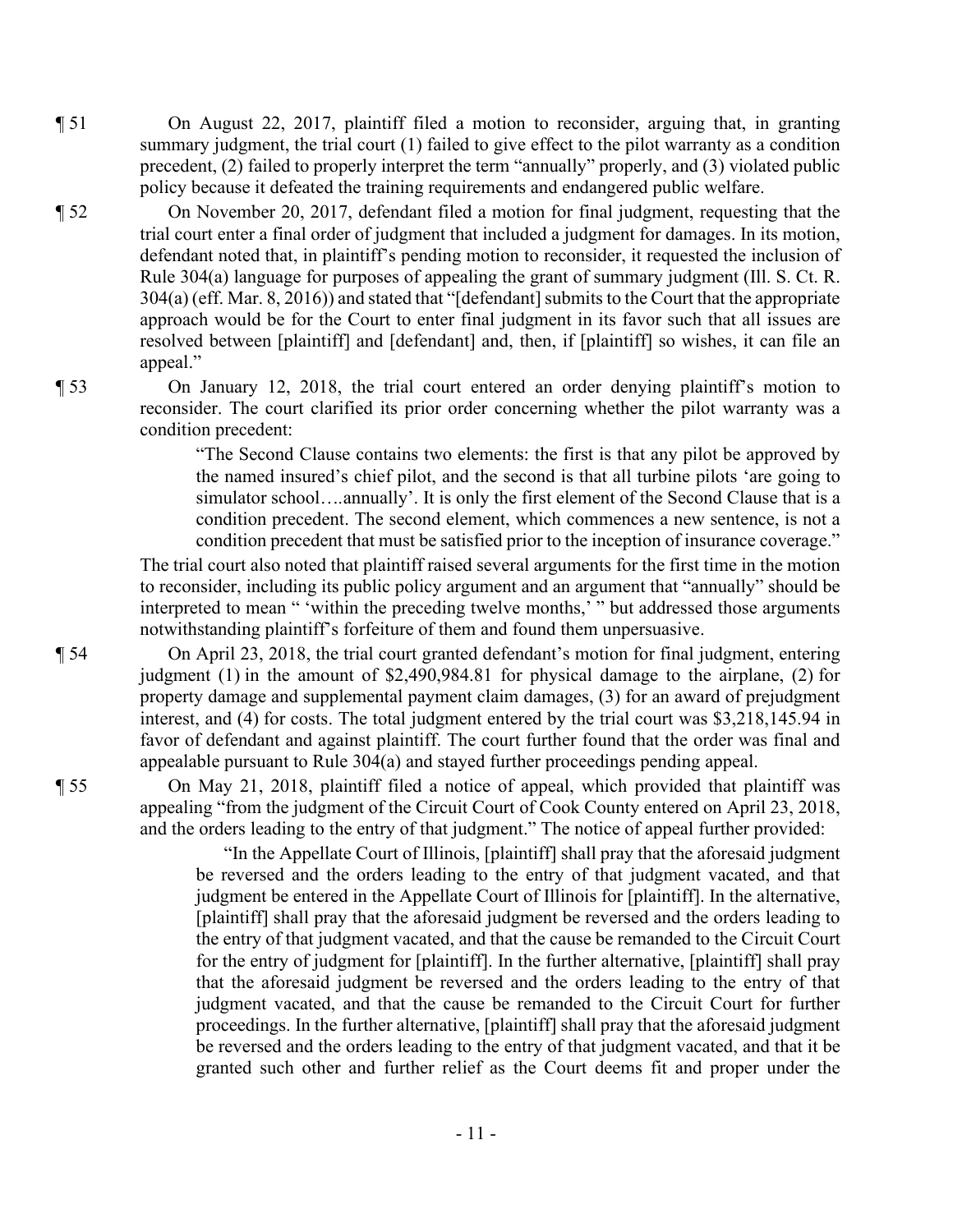circumstances."

#### ¶ 56 ANALYSIS

¶ 57 On appeal, plaintiff claims that the trial court erred in finding that defendant had complied with the pilot warranty endorsement. As an initial matter, defendant claims we lack jurisdiction over the instant appeal because plaintiff's notice of appeal names only the April 23, 2018, order entering final judgment and does not specifically list either of the summary judgment orders. The filing of a notice of appeal " 'is the jurisdictional step which initiates appellate review.' " *People v. Smith*, 228 Ill. 2d 95, 104 (2008) (quoting *Niccum v. Botti, Marinaccio, DeSalvo & Tameling, Ltd.*, 182 Ill. 2d 6, 7 (1998), citing Ill. S. Ct. R. 301 (eff. Feb. 1, 1994)). "Unless there is a properly filed notice of appeal, a reviewing court has no jurisdiction over the appeal and is obliged to dismiss it." *Smith*, 228 Ill. 2d at 104.

¶ 58 Under Illinois Supreme Court Rule 303(b)(2) (eff. July 1, 2017), a notice of appeal "shall specify the judgment or part thereof or other orders appealed from and the relief sought from the reviewing court." "A notice of appeal confers jurisdiction on a court of review to consider the judgments or parts of judgments specified in the notice of appeal." *General Motors Corp. v. Pappas*, 242 Ill. 2d 163, 176 (2011). Our supreme court has made clear, however, that a notice of appeal is to be construed liberally. *Smith*, 228 Ill. 2d at 104. "The notice of appeal should be considered as a whole and will be deemed sufficient to confer jurisdiction on an appellate court when it fairly and adequately sets out the judgment complained of and the relief sought, thus advising the successful litigant of the nature of the appeal." (Internal quotation marks omitted.) *General Motors*, 242 Ill. 2d at 176. " 'Where the deficiency in notice is one of form, rather than substance, and the appellee is not prejudiced, the failure to comply strictly with the form of notice is not fatal.' " *Smith*, 228 Ill. 2d at 105 (quoting *Lang v. Consumers Insurance Service, Inc.*, 222 Ill. App. 3d 226, 230 (1991)). Thus, our supreme court has long held that a judgment that is not specified in the notice of appeal is nonetheless reviewable "if it is a 'step in the procedural progression leading' to the judgment specified in the notice of appeal." *Burtell v. First Charter Service Corp.*, 76 Ill. 2d 427, 435 (1979) (quoting *Elfman Motors, Inc. v. Chrysler Corp.*, 567 F.2d 1252, 1254 (3d Cir. 1977)); see *In re Marriage of O'Brien*, 2011 IL 109039, ¶ 23 (finding a denial of petition for substitution of judge was a "step in the procedural progression leading to the final judgment" specified in the notice of appeal (internal quotation marks omitted)).

¶ 59 In the case at bar, there is no doubt that the summary judgment orders were steps in the procedural progression leading to the entry of the order listed in the notice of appeal. That order was an order granting final judgment and determining the amount of damages to which defendant was entitled, which arises directly from the trial court's grant of summary judgment in its favor. We are therefore unpersuaded by defendant's attempts to style the summary judgment orders as somehow entirely distinct from the final order granting defendant relief based on those earlier orders.

¶ 60 We further note that plaintiff's notice of appeal specified that it was appealing the April 23, 2018, order "*and the orders leading to the entry of that judgment*" (emphasis added) and that the relief sought by plaintiff included the entry of judgment in its favor. Thus, plaintiff made clear that it was appealing orders other than the April 23, 2018, order. Defendant analogizes the language used by plaintiff to that used in *Neiman v. Economy Preferred Insurance Co.*, 357 Ill. App. 3d 786 (2005), a case in which the notice of appeal was found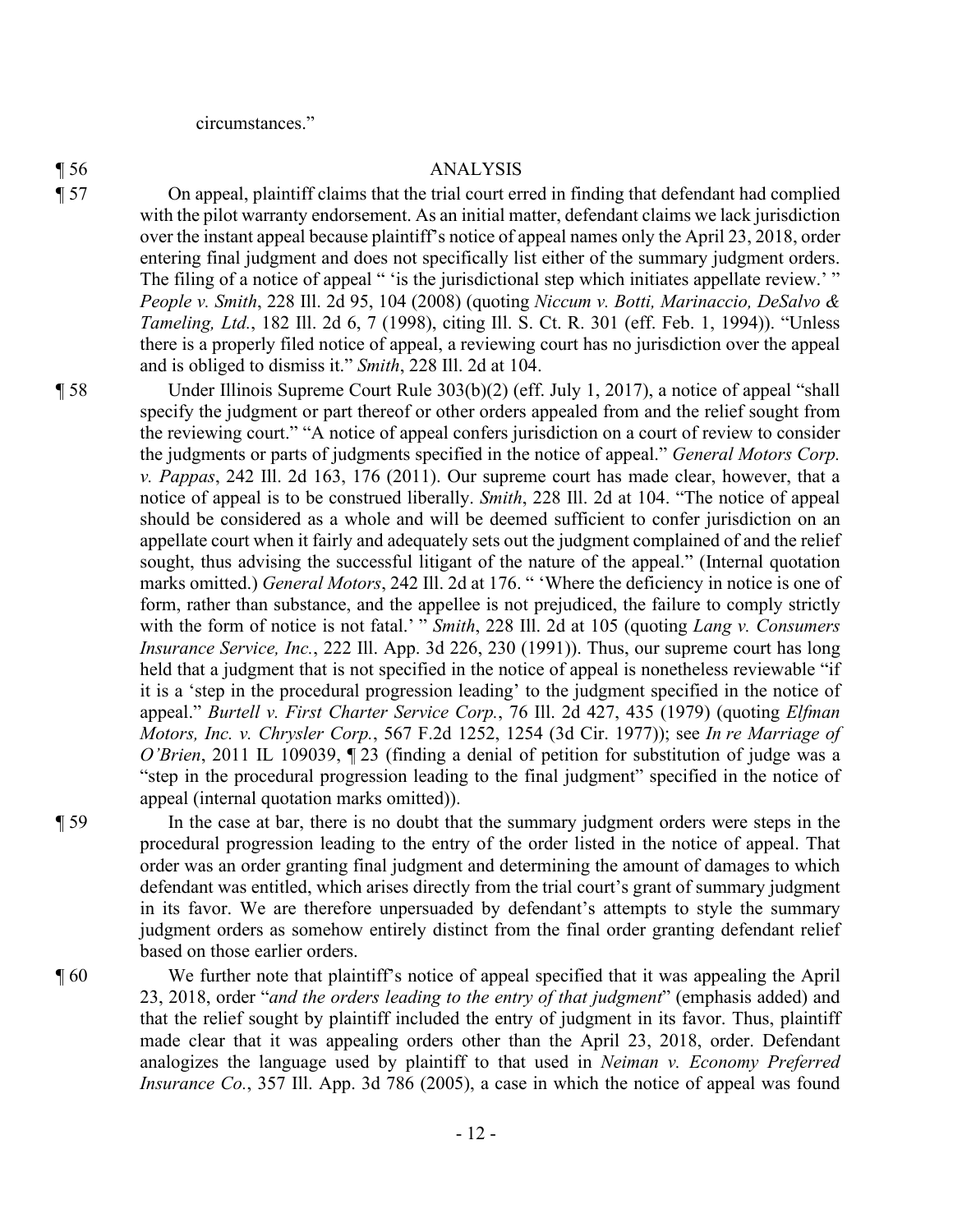insufficient to confer appellate jurisdiction over certain orders. However, that case involved orders denying a motion to substitute judge and a motion to disqualify a law firm, which the *Neiman* court found were "merely ancillary orders of a procedural nature which have no impact upon the latter substantive orders."<sup>4</sup> *Neiman*, 357 Ill. App. 3d at 791. It is unpersuasive to say that, in the case at bar, the summary judgment orders were similarly "merely ancillary orders." Accordingly, the *Neiman* court's holding is completely inapplicable to the instant case. We also note that defendant places a great deal of weight on the wording of the "and the orders leading to the entry of that judgment" language, attempting to compare it to the language used in *Neiman* and *Burtell*. While the language is relevant in analyzing whether certain orders are encompassed by the notice of appeal, the more important inquiry—conducted by both the *Neiman* and *Burtell* courts—is whether the order itself is considered a step in the procedural progression leading to the order listed in the notice of appeal. Here, the summary judgment orders clearly were, and we therefore have jurisdiction to consider them.

¶ 61 Finally, we find unpersuasive defendant's claim that it was somehow surprised that plaintiff was appealing the summary judgment orders. Defendant suggests that the trial court's denial of plaintiff's motion to reconsider was "[s]uch a resounding judicial repudiation of [plaintiff's] arguments, combined with a strongly-worded reaffirmation of the court's grant of summary judgment," that defendant concluded "that an appeal was very unlikely." However, defendant was fully aware of plaintiff's intent to appeal—in its motion for a final judgment, defendant acknowledges that, in the motion to reconsider, plaintiff sought Rule 304(a) language so that it could appeal and even suggested that the appropriate approach would be for entry of a final judgment first, which would render Rule 304(a) language unnecessary. It is questionable that defendant would suggest that, after the parties battled through two rounds of summary judgment, followed by plaintiff losing on a motion to reconsider, that defendant believed plaintiff would not appeal. Consequently, we find we have jurisdiction over the instant appeal and proceed to consider the merits of plaintiff's arguments.

¶ 62 As noted, plaintiff claims that the trial court erred in granting defendant's motion for summary judgment and finding that the pilot warranty endorsement was satisfied. A trial court is permitted to grant summary judgment only "if the pleadings, depositions, and admissions on file, together with the affidavits, if any, show that there is no genuine issue as to any material fact and that the moving party is entitled to a judgment as a matter of law." 735 ILCS 5/2- 1005(c) (West 2016). The trial court must view these documents and exhibits in the light most favorable to the nonmoving party. *Home Insurance Co. v. Cincinnati Insurance Co.*, 213 Ill. 2d 307, 315 (2004). We review a trial court's decision to grant a motion for summary judgment *de novo*. *Outboard Marine Corp. v. Liberty Mutual Insurance Co.*, 154 Ill. 2d 90, 102 (1992). *De novo* consideration means we perform the same analysis that a trial judge would perform. *Khan v. BDO Seidman, LLP*, 408 Ill. App. 3d 564, 578 (2011). " 'The construction of an insurance policy and a determination of the rights and obligations thereunder are questions of law for the court which are appropriate subjects for disposition by way of summary judgment.' " *Steadfast Insurance Co. v. Caremark Rx, Inc.*, 359 Ill. App. 3d 749, 755 (2005)

<sup>4</sup> We also note that the *Neiman* court's holding as to the motion to substitute judge conflicted with the Second District's position and that our supreme court has agreed with the Second District that a motion to substitute judge is a step in the procedural progression leading to the entry of final judgment. See *O'Brien*, 2011 IL 109039, ¶ 23.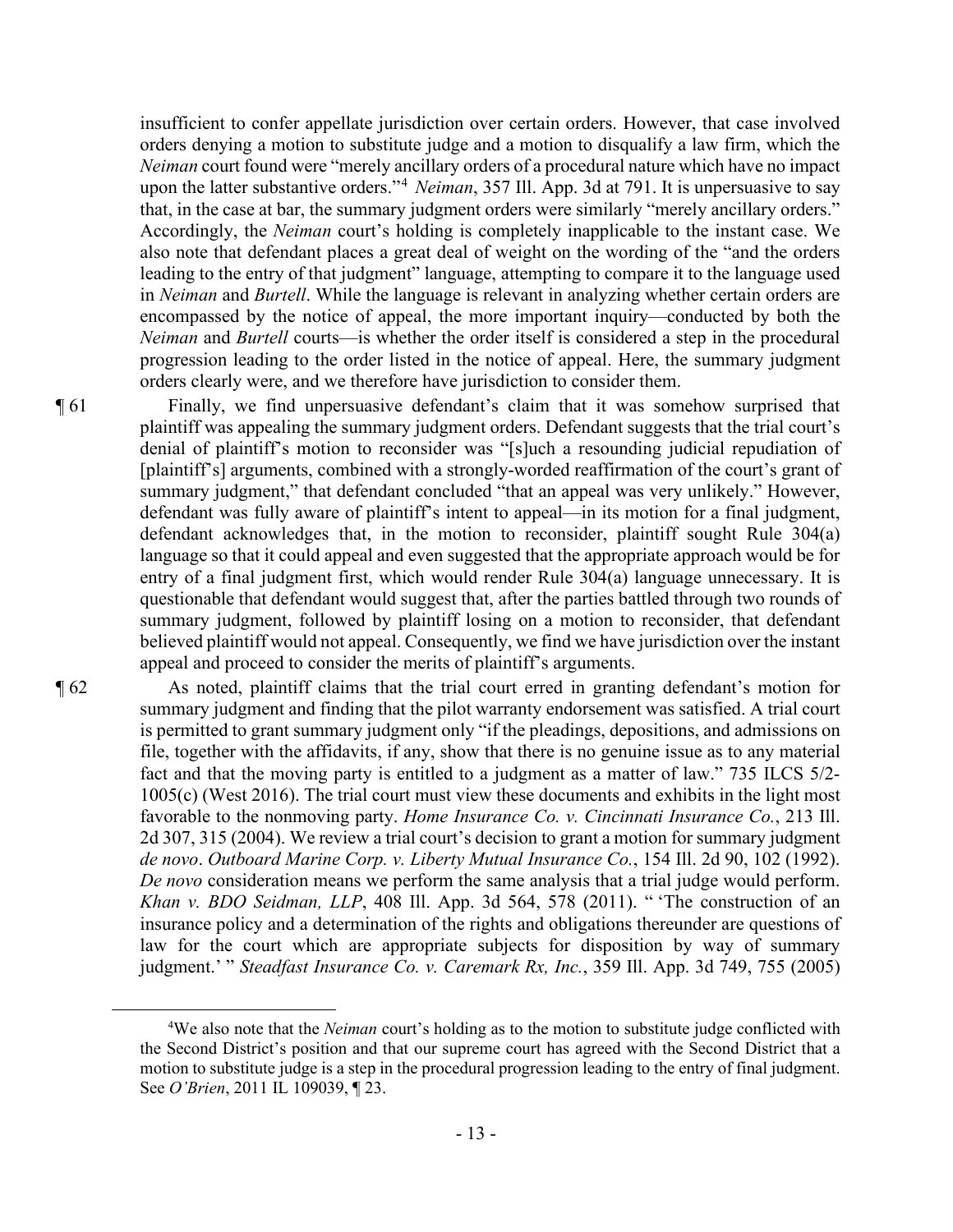(quoting *Crum & Forster Managers Corp. v. Resolution Trust Corp.*, 156 Ill. 2d 384, 391 (1993)).

¶ 63 "Summary judgment is a drastic measure and should only be granted if the movant's right to judgment is clear and free from doubt." *Outboard Marine Corp.*, 154 Ill. 2d at 102. However, "[m]ere speculation, conjecture, or guess is insufficient to withstand summary judgment." *Sorce v. Naperville Jeep Eagle, Inc.*, 309 Ill. App. 3d 313, 328 (1999). The party moving for summary judgment bears the initial burden of proof. *Nedzvekas v. Fung*, 374 Ill. App. 3d 618, 624 (2007). The movant may meet his burden of proof either by affirmatively showing that some element of the case must be resolved in his favor or by establishing " 'that there is an absence of evidence to support the nonmoving party's case.' " *Nedzvekas*, 374 Ill. App. 3d at 624 (quoting *Celotex Corp. v. Catrett*, 477 U.S. 317, 325 (1986)). " 'The purpose of summary judgment is not to try an issue of fact but \*\*\* to determine whether a triable issue of fact exists.' " *Schrager v. North Community Bank*, 328 Ill. App. 3d 696, 708 (2002) (quoting *Luu v. Kim*, 323 Ill. App. 3d 946, 952 (2001)). We may affirm on any basis appearing in the record, whether or not the trial court relied on that basis or its reasoning was correct. *Ray Dancer, Inc. v. DMC Corp.*, 230 Ill. App. 3d 40, 50 (1992).

¶ 64 On appeal, plaintiff claims that Nemetz failed to satisfy either prong of the pilot warranty and, therefore, defendant was not entitled to coverage for its loss. As the trial court's grant of summary judgment was based on the second prong of the warranty, we consider those arguments first.

¶ 65 As noted, the insurance policy provided that "[w]hen in-flight the aircraft will be piloted only by pilots meeting the requirements endorsed in this Policy." The pilot warranty endorsement at issue provided, in relevant part:

> "It is a condition of this insurance that when in-flight, the aircraft will be operated only by the pilot(s) specified below:

> > \* \* \*

Learjet 60:

PIC—Todd Chilton, Dan Greydanus, Ed Wachs or any pilot approved by the Chief Pilot of the Named Insured or their designee, provided they each have successfully completed company approved ground and flight training school for the make and model aircraft within the preceding 12 months of any date he acts as Pilot in Command.

SIC—Robert Policano, Paul Nemetz provided they each have successfully completed company approved ground and flight training for a turbine aircraft within the preceding 12 months of any date he acts as Second in Command. OR Any Pilot approved by the Chief Pilot of the named insured. With the understanding that: all turbine pilots are going to simulator school for the make and model they are operating annually or with respect to a transition pilot minimums of 3,000 hours Total Time with 1,500 hours in Turbine aircraft, and up to 6 months before sending them to school during that time they would be acting as Second in Command." (Emphases omitted.)

¶ 66 The parties agree that the provision concerning the second-in-command has two parts. First is what the parties term the "named pilot" clause, which specifies:

> "Robert Policano, Paul Nemetz provided they each have successfully completed company approved ground and flight training for a turbine aircraft within the preceding 12 months of any date he acts as Second in Command."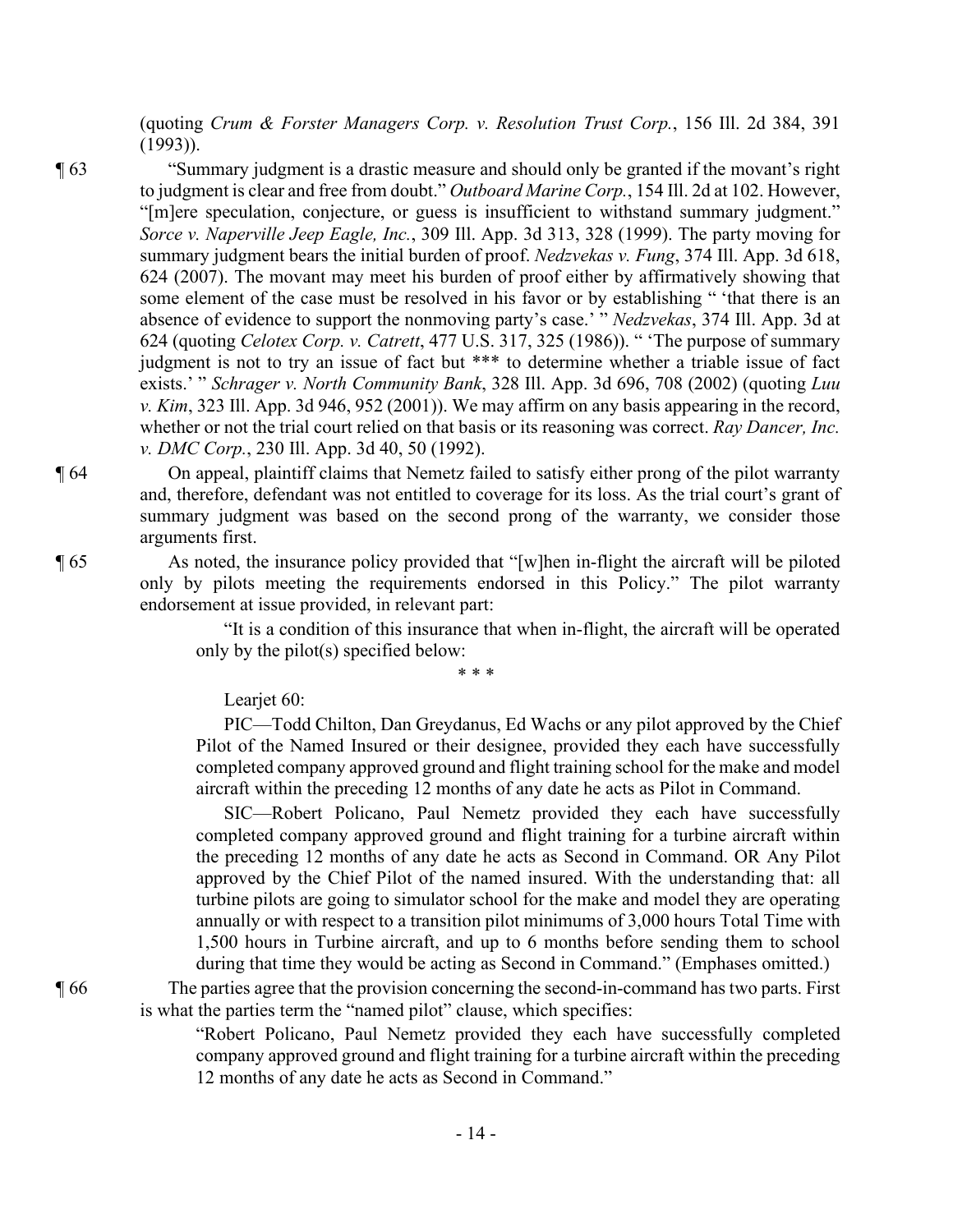The second is the "open pilot" or "any pilot" clause, which specifies:

"Any Pilot approved by the Chief Pilot of the named insured. With the understanding that: all turbine pilots are going to simulator school for the make and model they are operating annually or with respect to a transition pilot minimums of 3,000 hours Total Time with 1,500 hours in Turbine aircraft, and up to 6 months before sending them to school during that time they would be acting as Second in Command."

¶ 67 The trial court found that these two clauses provided two separate avenues for a pilot to be qualified as a second-in-command and that Nemetz satisfied the warranty under the second clause. Plaintiff's first argument is that the second clause does not apply to Nemetz and that the two clauses are mutually exclusive. However, plaintiff never raised this argument in the trial court below. It is well settled that issues not raised in the trial court are forfeited and may not be raised on appeal. *Susman v. North Star Trust Co.*, 2015 IL App (1st) 142789, ¶ 41; see *Daniels v. Anderson*, 162 Ill. 2d 47, 58 (1994) (" 'It has frequently been held that \*\*\* an issue not presented to or considered by the trial court cannot be raised for the first time on review.' " (quoting *Kravis v. Smith Marine, Inc.*, 60 Ill. 2d 141, 147 (1975))). Before the trial court, plaintiff never claimed that the second prong of the pilot warranty was inapplicable but argued only the merits of defendant's position concerning that prong. Accordingly, plaintiff has forfeited any argument that that clause does not apply.

- ¶ 68 Plaintiff also argues that the trial court erred in finding that the second clause was satisfied. This argument requires us to interpret the terms of the policy. "An insurance policy is a contract, and the general rules governing the interpretation of contracts also govern the interpretation of insurance policies." *Standard Mutual Insurance Co. v. Lay*, 2013 IL 114617, ¶ 24. "A court's primary objective is to ascertain and give effect to the intention of the parties as expressed in the agreement." *Nicor, Inc. v. Associated Electric & Gas Insurance Services Ltd.*, 223 Ill. 2d 407, 416 (2006). "Where the provisions of a policy are clear and unambiguous, they will be applied as written [citation] unless doing so would violate public policy [citation]." *Nicor*, 223 Ill. 2d at 416.
- ¶ 69 In the case at bar, the parties do not dispute that Nemetz was approved by Chilton, defendant's chief pilot. There is also no dispute that Nemetz did not attend simulator school during the policy period; the record indicates that Nemetz last completed simulator school in May 2010, over two years before the crash. Accordingly, the only question is whether Nemetz satisfied the portion of the policy that required that "all turbine pilots are going to simulator school for the make and model they are operating annually." The trial court found that Nemetz had satisfied this requirement because he had until the end of the policy period to attend simulator school and was not required to have completed school prior to the accident.
- ¶ 70 While we agree with the trial court that the policy permits a pilot to attend simulator school at any time during the policy period, we cannot agree with its conclusion that this fact means that Nemetz satisfied the policy's requirements. The plain and ordinary meaning of the word "annually" is "once a year: each year." Merriam-Webster Online Dictionary, https://www. merriam-webster.com/dictionary/annually (last visited June 13, 2019) [https://perma.cc/ 98W9-YNJV]. This implies a recurrent action—something that occurs once a year or each year. This implication is reinforced by the requirement that the pilot be "going to simulator school" annually, indicating an ongoing action. Thus, the relevant inquiry is whether Nemetz was going to simulator school once a year or each year. The record indicates that he was not the last time he attended simulator school was in 2010. Accordingly, Nemetz was not "going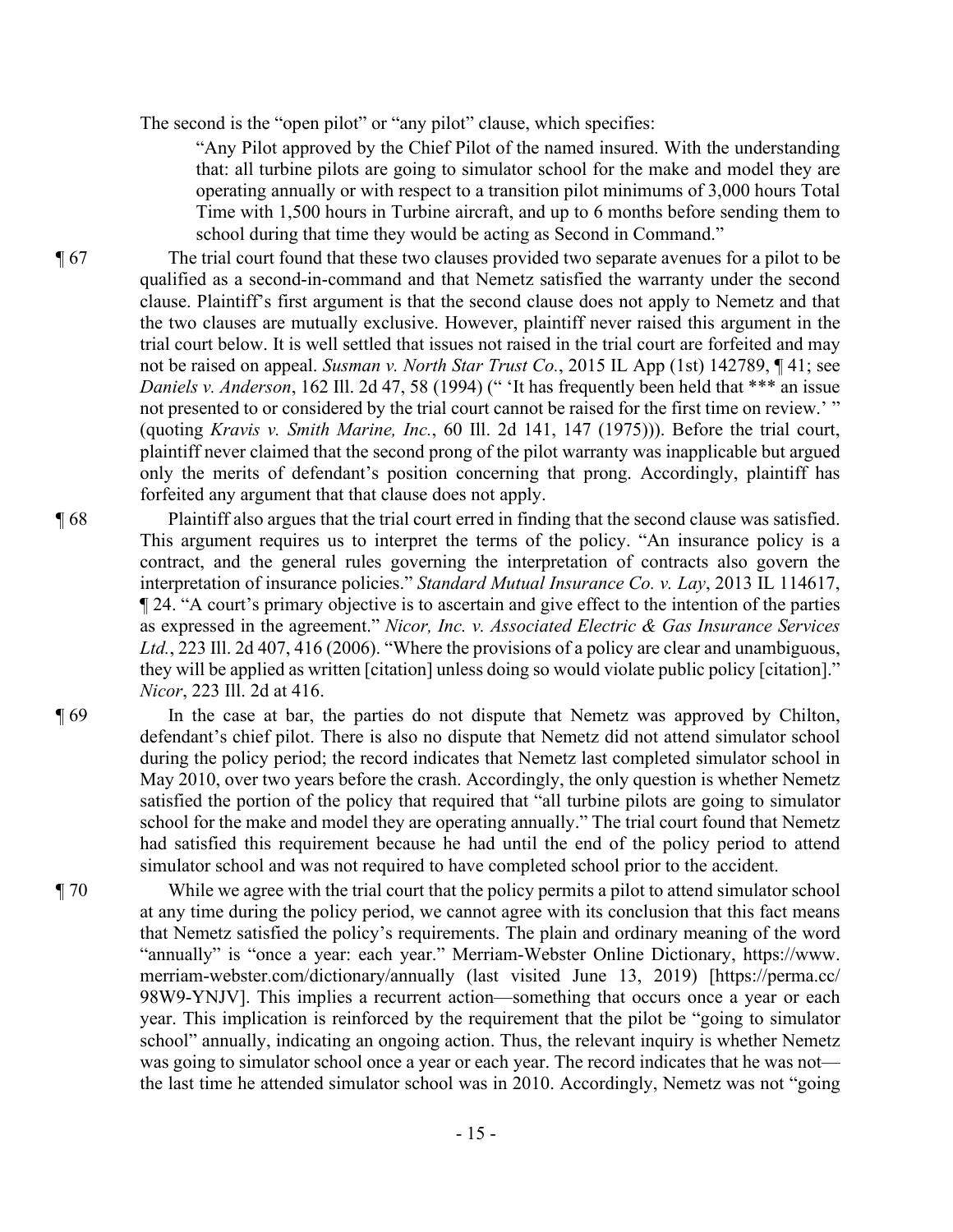to simulator school \*\*\* annually" by any stretch of the imagination. The analysis might be different if the record showed that Nemetz attended simulator school each October, for instance—then, the fact that he had not attended simulator school during the policy period prior to the June accident would not be dispositive because his prior history would have established his pattern of annual attendance. However, the record shows no such thing. Similarly, if this was the first year that such a requirement was imposed, an argument could be made that Nemetz would have attended simulator school later in the year but did not have the opportunity to do so before the claim was denied. Again, however, this is not the case—the record shows that the annual requirement was included in the 2011-12 policy. While the policy gives a pilot the flexibility to attend simulator school at any time during the policy period, the policy nevertheless requires him to actually do so. Nemetz did not actually do so, either before or after the accident, and had not done so for several years. We cannot find that these actions demonstrate that Nemetz was "going to simulator school \*\*\* annually" and, consequently, cannot agree with the trial court's conclusion that this portion of the pilot warranty was satisfied.

¶ 71 However, this is not the end of our inquiry, because we may affirm on any basis apparent in the record, whether relied on by the trial court or not. *Ray Dancer*, 230 Ill. App. 3d at 50. Accordingly, we may affirm the trial court's grant of summary judgment if we find that Nemetz satisfied the first part of the pilot warranty clause. This part provided coverage for:

> "Robert Policano, Paul Nemetz provided they each have successfully completed company approved ground and flight training for a turbine aircraft within the preceding 12 months of any date he acts as Second in Command."

- ¶ 72 Before the trial court, defendant argued that "company" was ambiguous but does not make this argument on appeal. Instead, defendant argues that the clause is illusory and, therefore, unenforceable. An illusory promise is a promise for which performance is optional. *DiCosola v. Ryan*, 2015 IL App (1st) 150007, ¶ 20. "An illusory promise appears to be a promise, but in actuality the promisor has not agreed to do anything." *DiCosola*, 2015 IL App (1st) 150007, ¶ 20. A common type of such promise is where the promisor retains an unlimited right to determine later the nature or extent of his performance. *Dwyer v. Graham*, 99 Ill. 2d 205, 209 (1983). Defendant claims that the requirement of plaintiff's approval of any ground and flight training program "reserves to [plaintiff] the unilateral, unfettered ability to decide at any time what training it would approve for Mr. Nemetz so that he would be covered under this policy. [Plaintiff] could withhold or defer approval to deny a claim no matter the particulars of any training regimen undertaken by Mr. Nemetz or proposed by [defendant]." We do not find this argument persuasive.
- ¶ 73 The pilot warranty requires Nemetz to have completed company-approved ground and flight training prior to the time he pilots an airplane as second-in-command. Thus, by definition, any approval would have needed to occur prior to the flight—otherwise, defendant would have no way of warranting that Nemetz had "successfully completed company approved ground and flight training" before the flight. Defendant's claims that the clause "effectively gave [plaintiff] the *post-accident* power to decide the terms of the policy so as to deny coverage" (emphasis in original) are therefore inaccurate.

¶ 74 Additionally, the mere fact that the policy gives plaintiff some discretion does not render the clause illusory. Implicit in every contract in this state is a duty of good faith and fair dealing. *Diamond v. United Food & Commercial Workers Union Local 881*, 329 Ill. App. 3d 519, 526